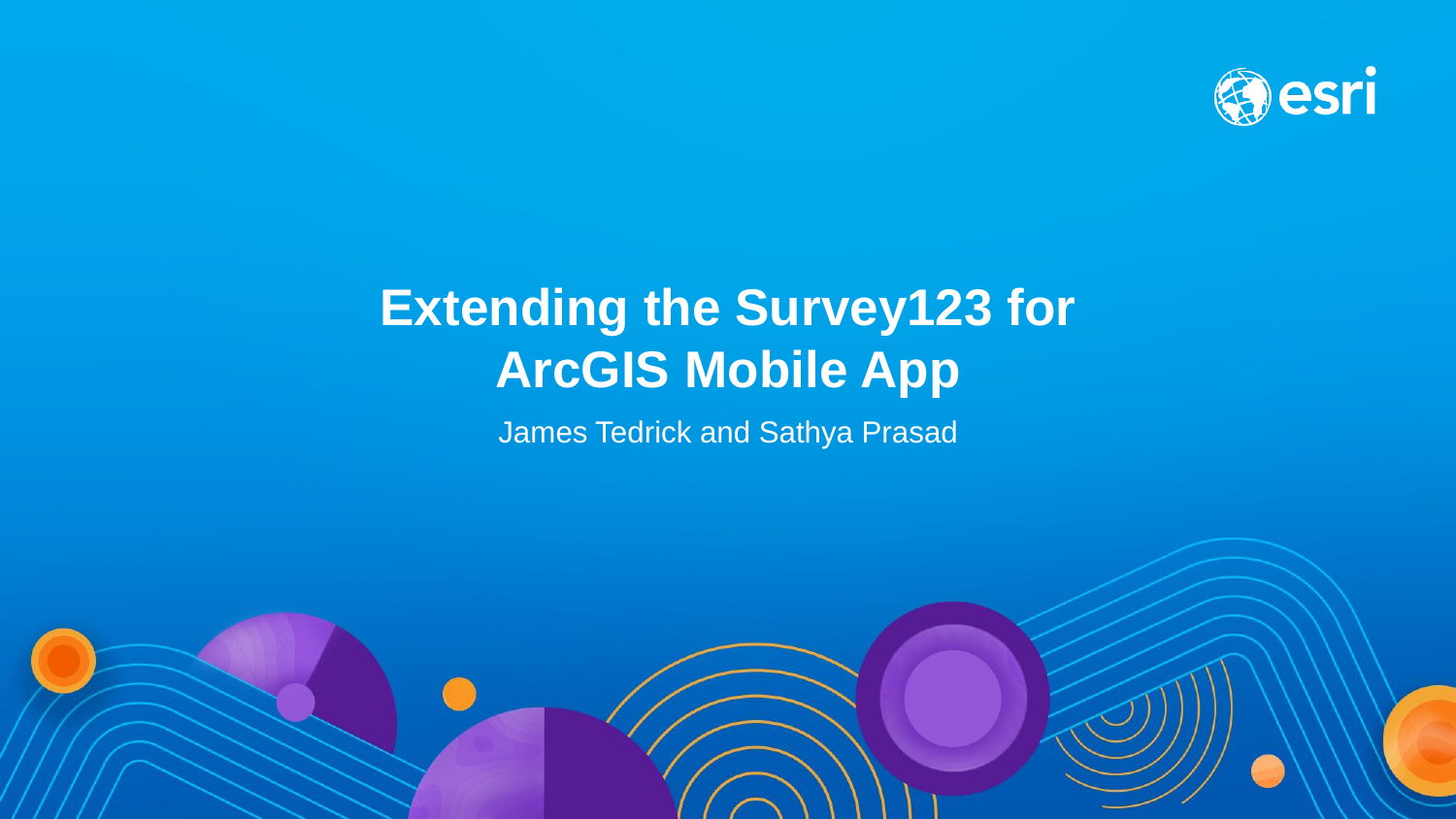## **Talking points**

- **Survey123 & AppStudio**
	- **Relationship**
	- **How to get started**
	- **AppStudio Desktop**
	- **Standard level Licensing**
- **Customization**
	- **Branding** 
		- **Colors, Icons, Images, Splash screens, app-icon**
	- **Code**
		- **Authentication**
		- **New controls**
		- **Add new components**

## • **Building**

- **AppMake - cloud based infrastructure**
- **Mobile/Desktop**
- **Signing Certificates**
- **Deployment**
	- **App Player**
	- **Enterprise**
	- **App Stores**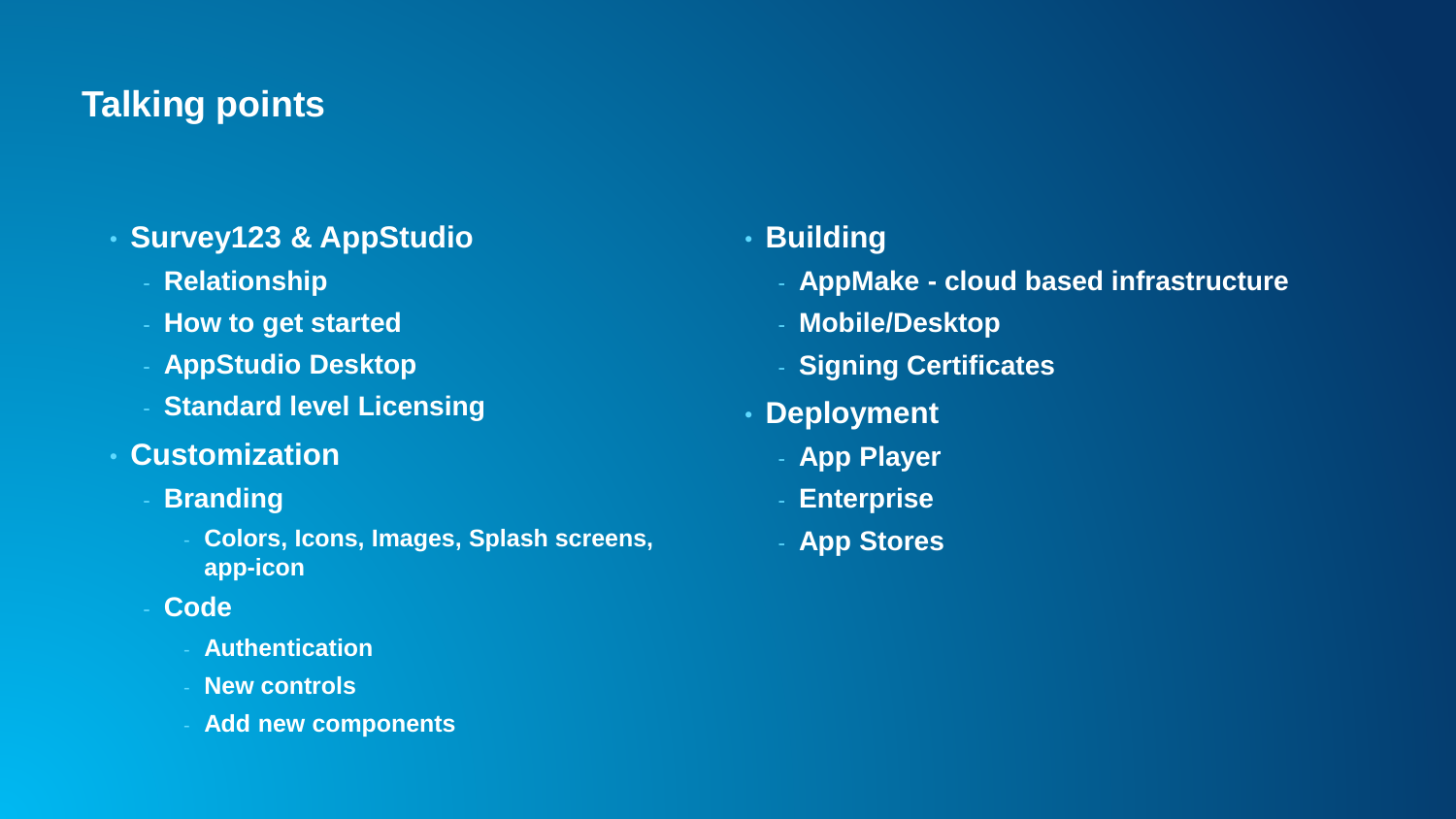## **Customization - Scenarios**

• **Replacing simple mapping with ArcGIS Runtime** - **Webmaps, Feature layers, symbology etc…**

• **Replacing simple mapping with** *online* **Webmaps** - **using webviews (custom controls)**

• **Survey controls add/modifiy**

- **Loosely coupled, complex checks or make new requests**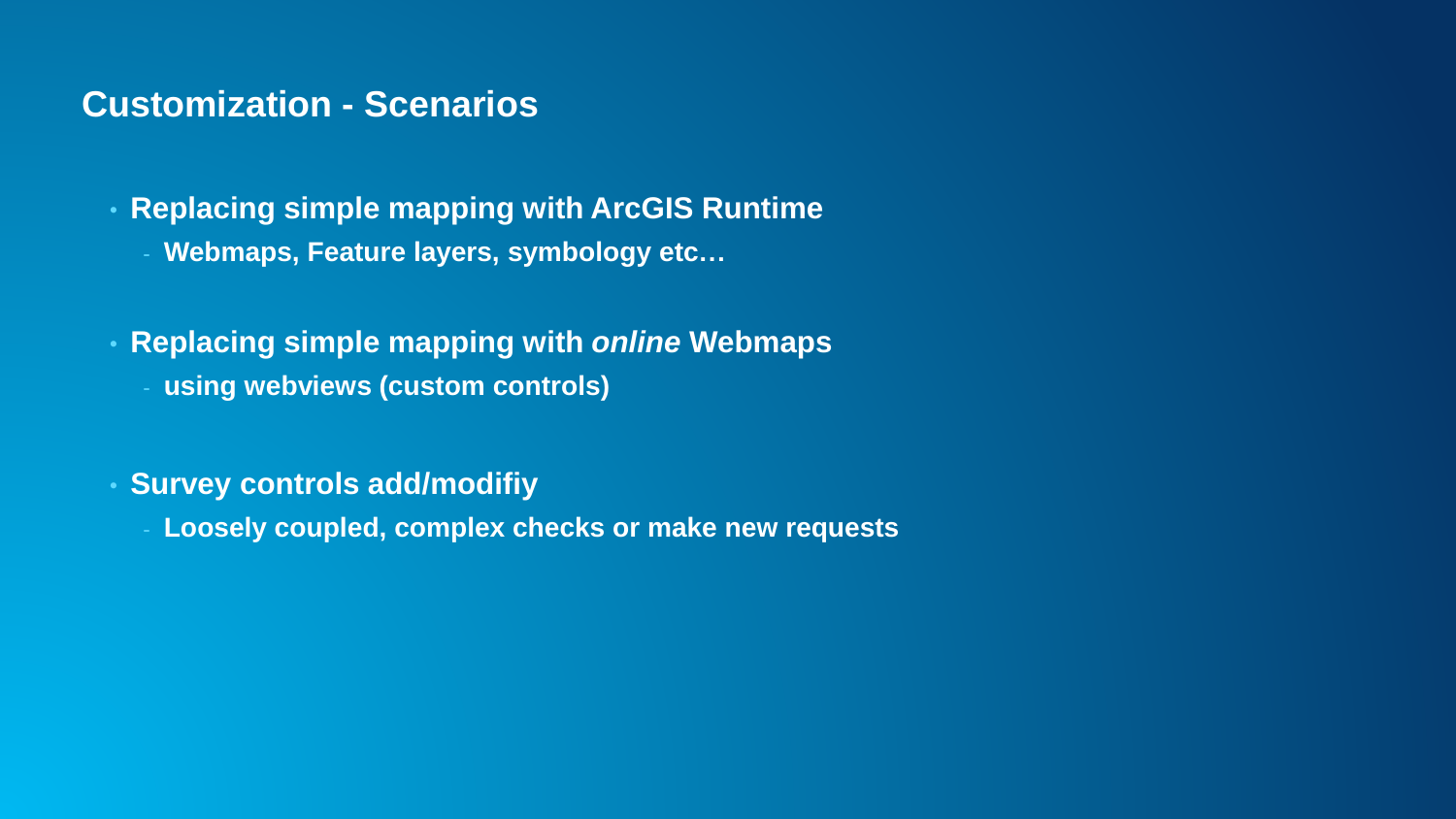## **Continued**

- **Authentication workflows**
	- **Oauth2 (out of the box)**
	- **Classic (services)**
	- **Custom** 
		- **Use Webview**
		- **Use NetworkRequest object to make** 
			- **REST calls**
			- **HTTP headers**
- **Data flow and submission**
	- **Submit data to custom web services or multiple sources**
	- **Track time and location**
	- **Make sure app is on location or location is accurate**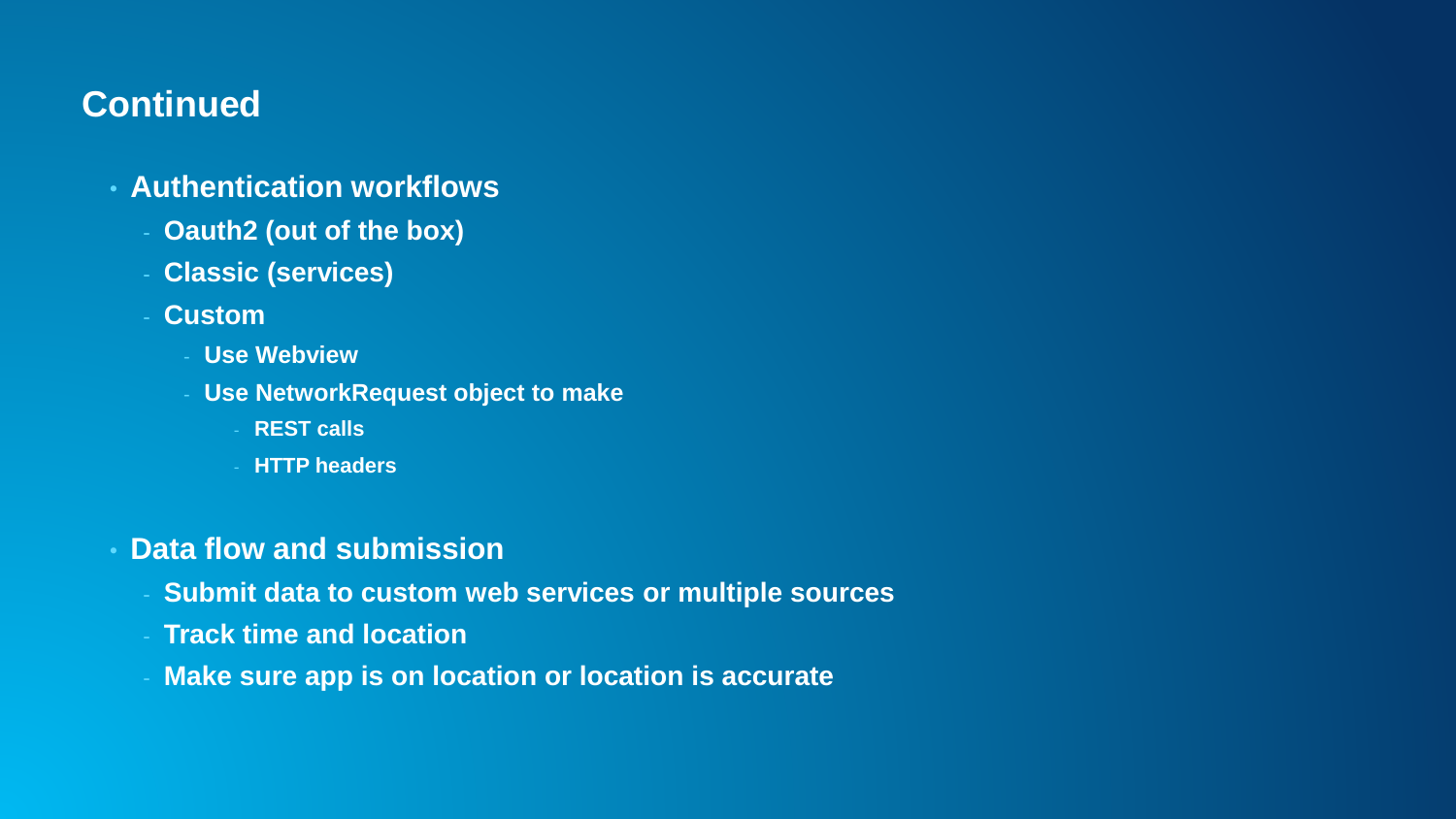## **Continued**

#### • **Editing existing data**

- **Available through the 2.0 beta program**
	- **Edit features in sent box**
	- **Download, view, filter and edit previously collected features**
	- **Amend, inspect and review workflows**
- **Roll your own**
	- **Identity based or role based editing on form fields**
	- **Pre-populate from other business systems**
	- **Can't wait. Need it now!**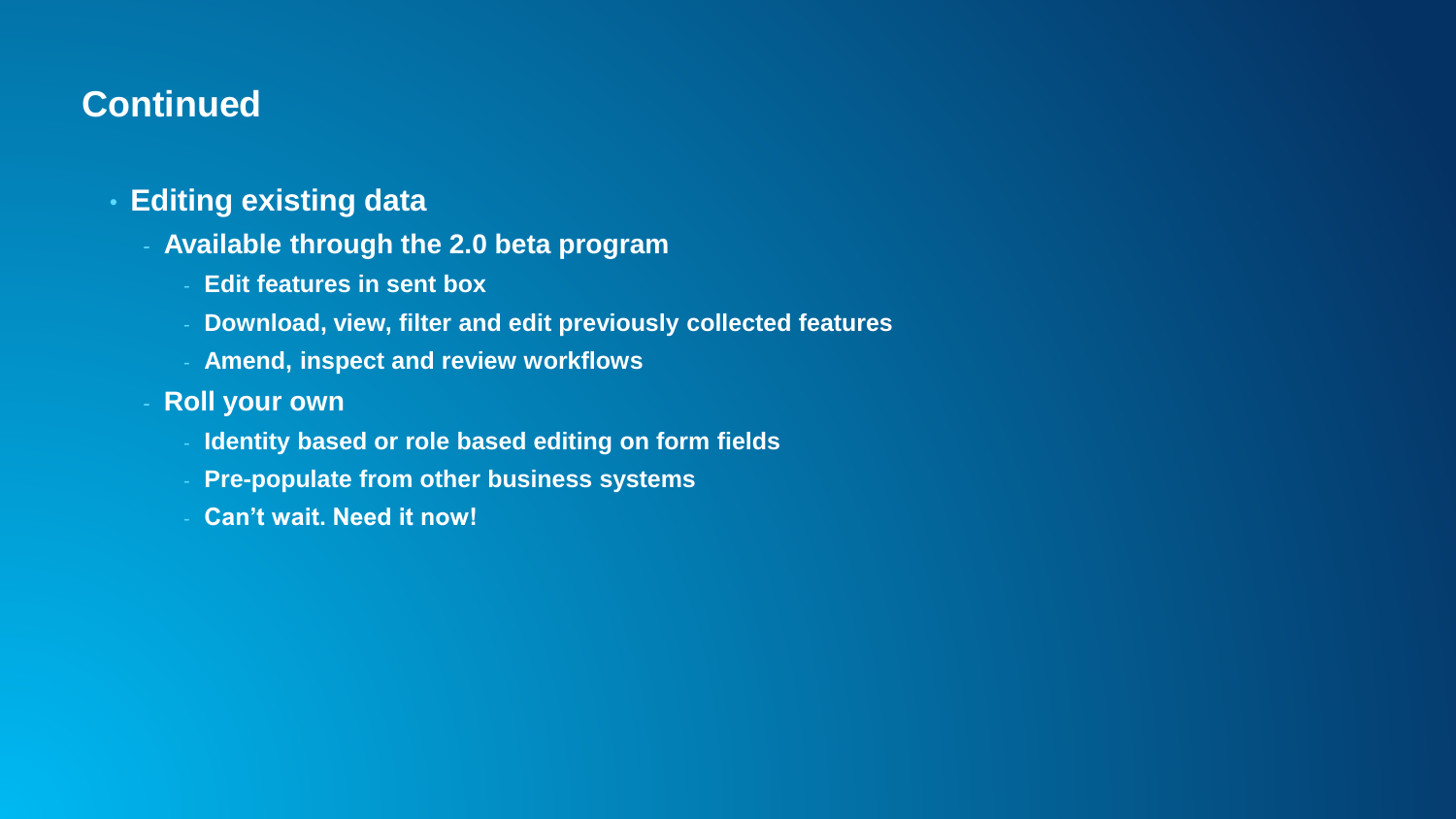## **Continued**

• **I just want to embed XForms in my own App**

- **"Own" app has to be an AppStudio App**
- **Its do-able but not as simple as copy+paste yet**
- **Example: Survey123 Connect App**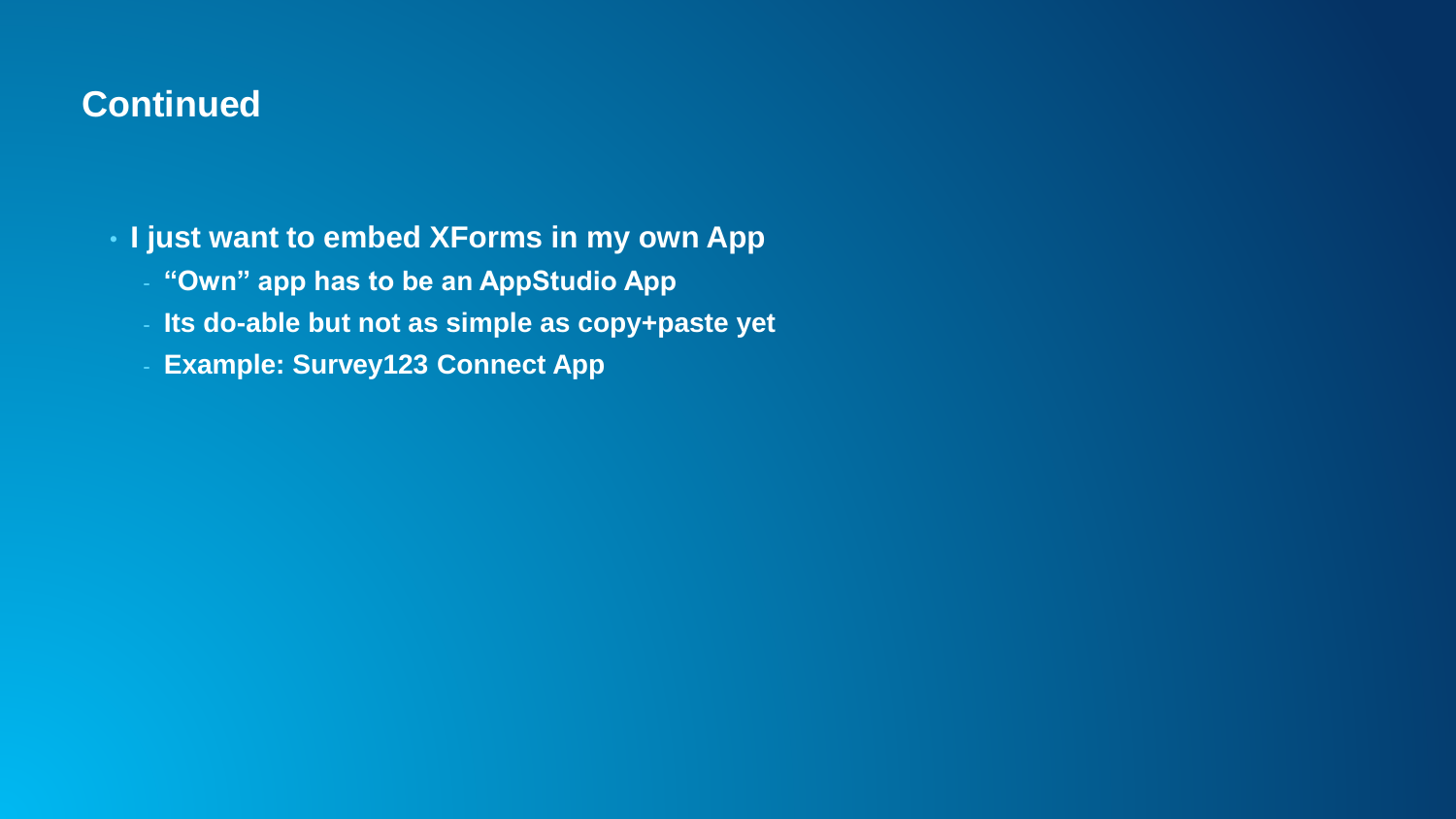## **Is Customizing your best option?**

- **I want really sophisticated validation**
	- **Understand XLS forms really well (esp. Expressions)**
	- **Ask your questions on Geonet**
- **Similar features/functionality**
	- **Follow us on twitter, be current on blog posts**
	- **Ask about your requirements on Geonet**
	- **Join the Early adopter community**
- **I want to change the way the app works**
	- **OK if you want to change UI/UX and basic functionality**
	- **NO if you want to change how XForms validates and works with data**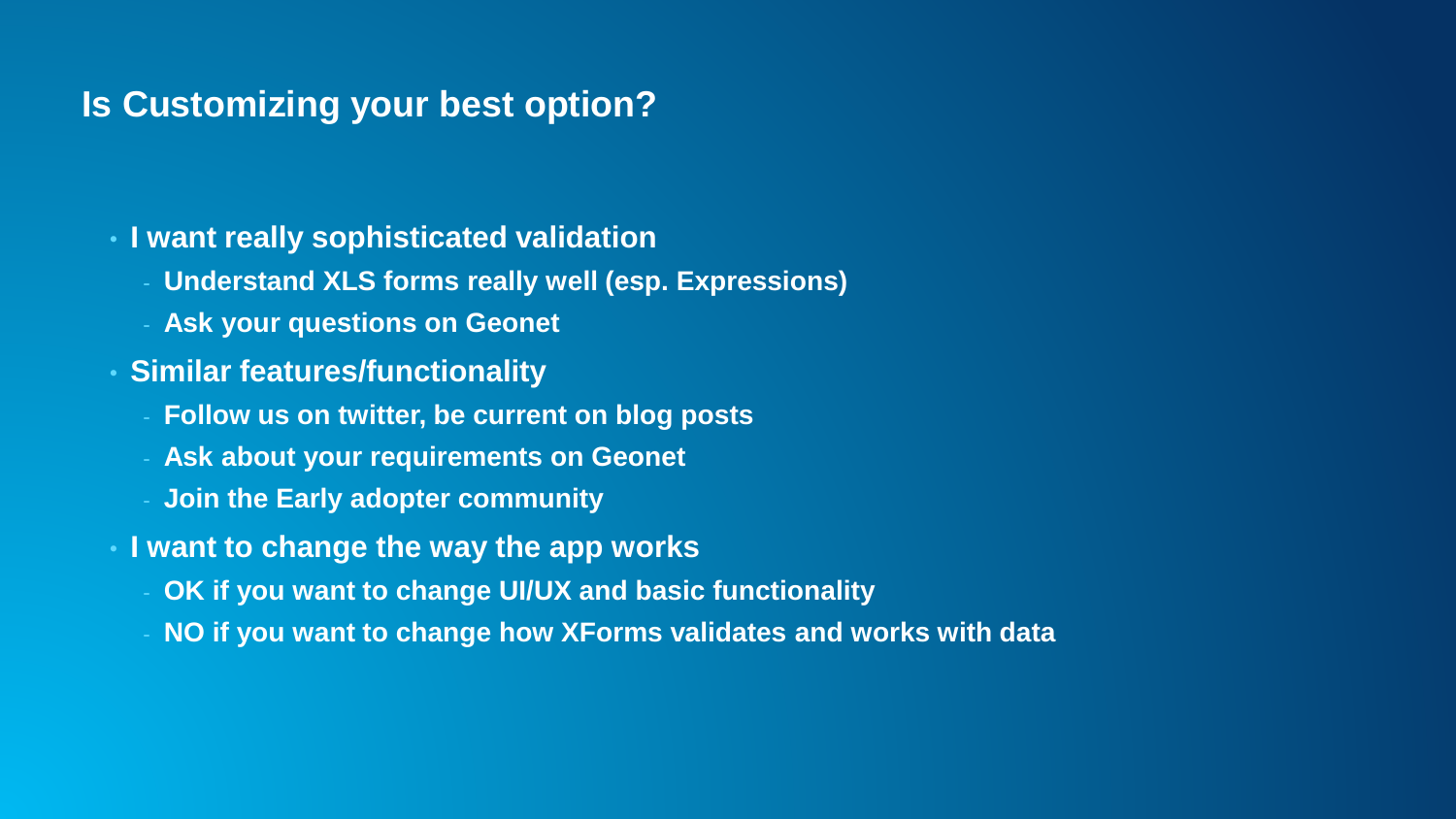

**AppStudio for ArcGIS** | Build one App, deploy across multiple platforms and form factors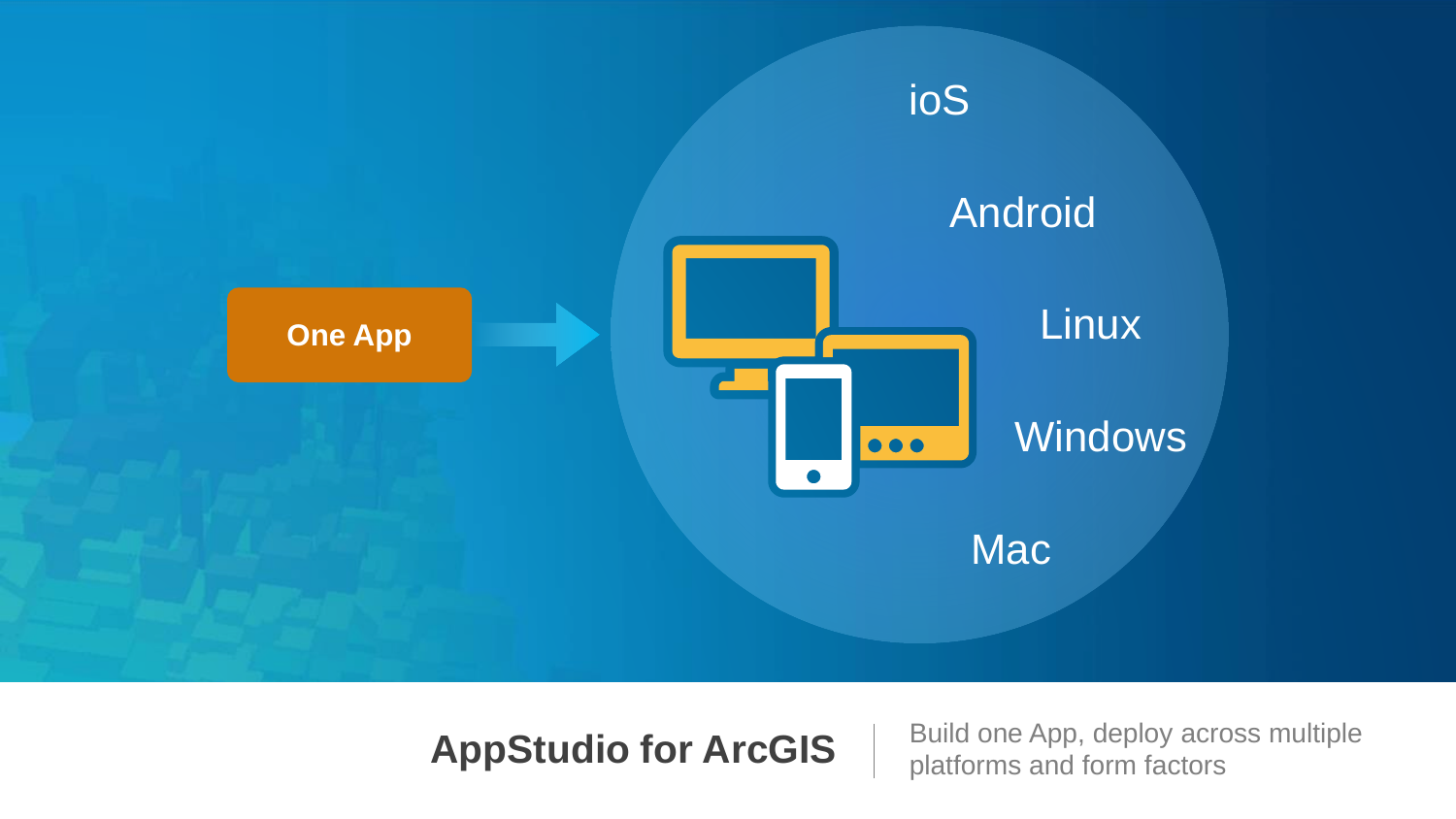## **Typical AppStudio Stack**



ArcGIS Maps, Feature Services, Packages …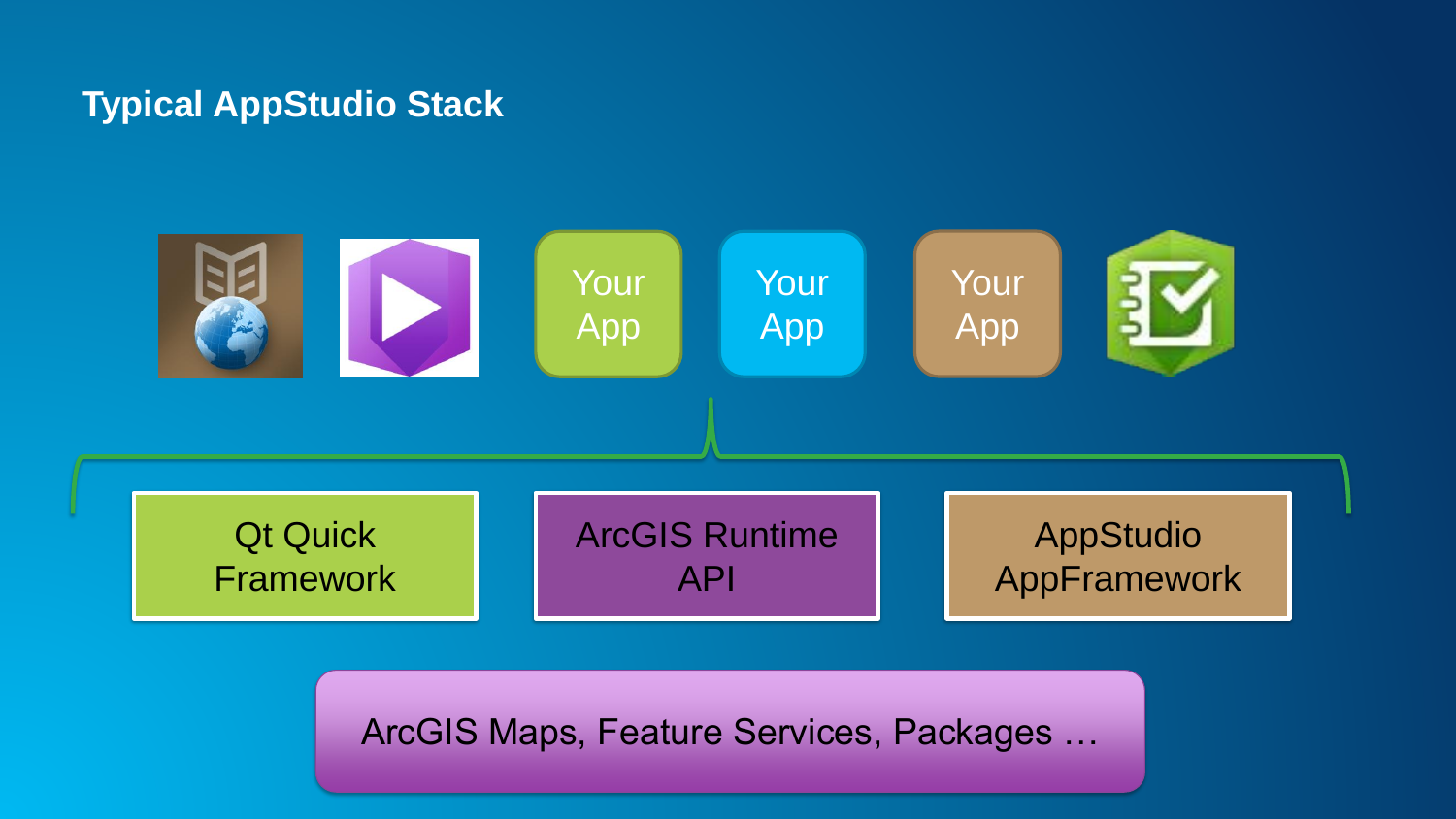**AppStudio Stack – Survey123 App**

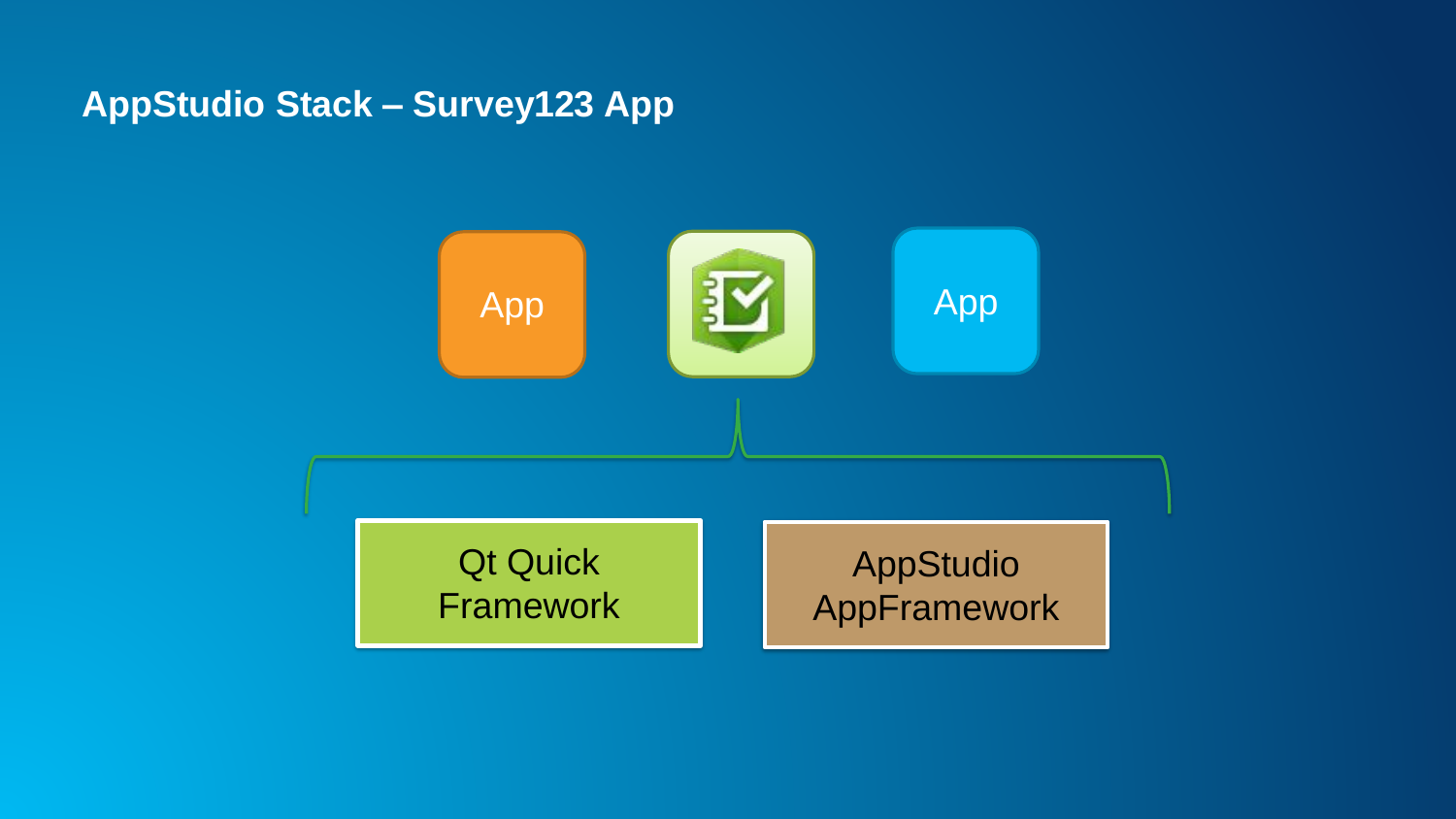## **Internals**

## • **XForms**

- **ArcGIS Portal library**
- **GeoServices plugin**
	- **(Not ArcGIS Runtime)**
	- **Basic mapping**
	- **Online Tile URLs**
	- **Offline ArcGIS TPK**
- **AppFramework**
- **CloudMake**
- **Player**

#### • **Others…**

- **No ArcGIS Runtime**
	- **No Runtime licensing**
	- **App Size considerations**

#### • **Same codebase**

- **Survey123 App**
- **Survey123 Connect preview**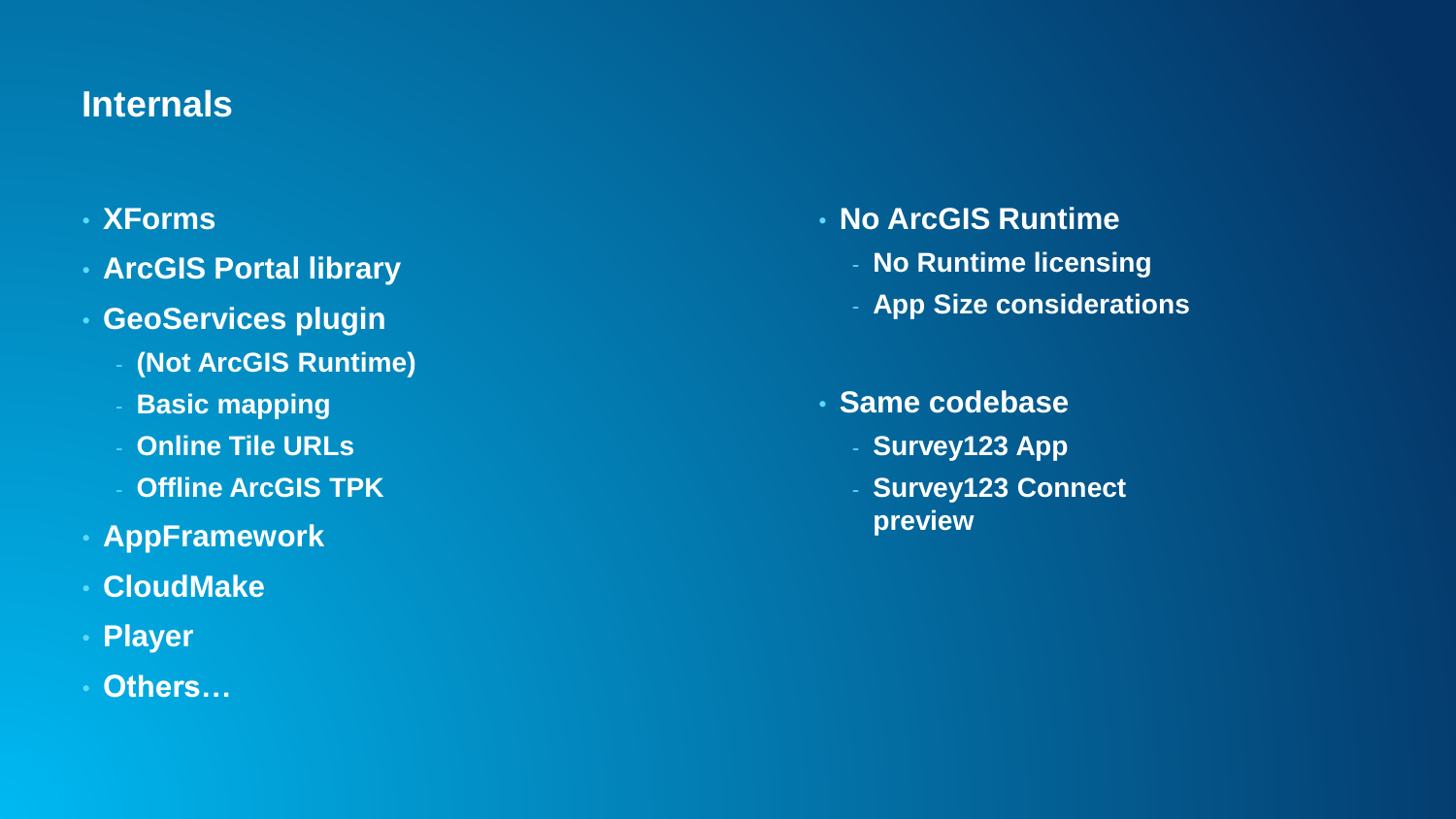## **AppFramework – Key cross-platform functionalities**

- **Network**
- **File + folder I/0**
- **ArcGIS TPK Support**
- **ArcGIS Portal library**
- **GeoServices Plugin**
- **Enhanced location services**
- **Barcode**
- **Access to camera and albums on devices**
- **Image resizing**
- **Audio Recording**
- **Other plugins\*\***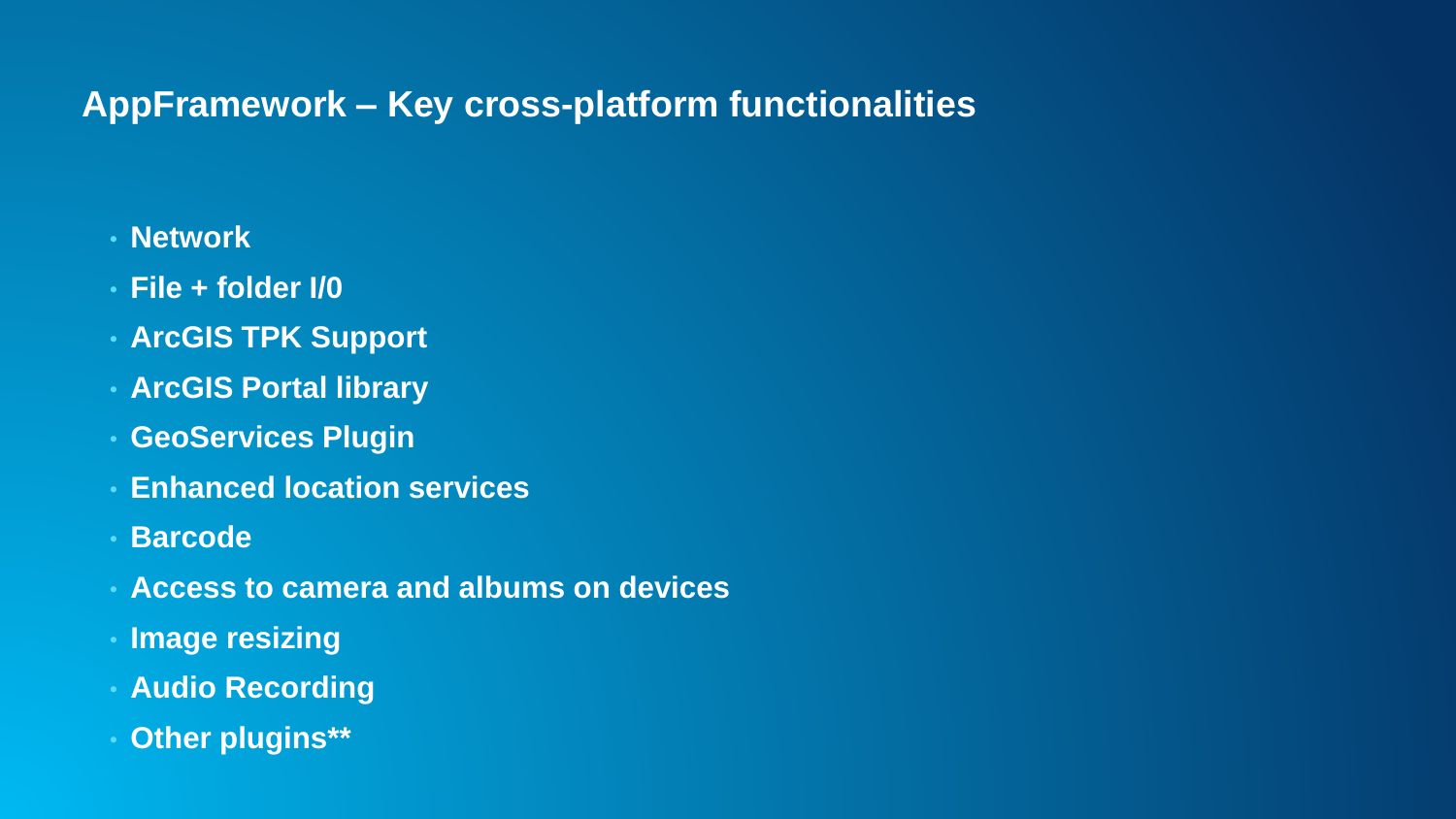## **AppStudio Stack – Your custom Survey123 App**

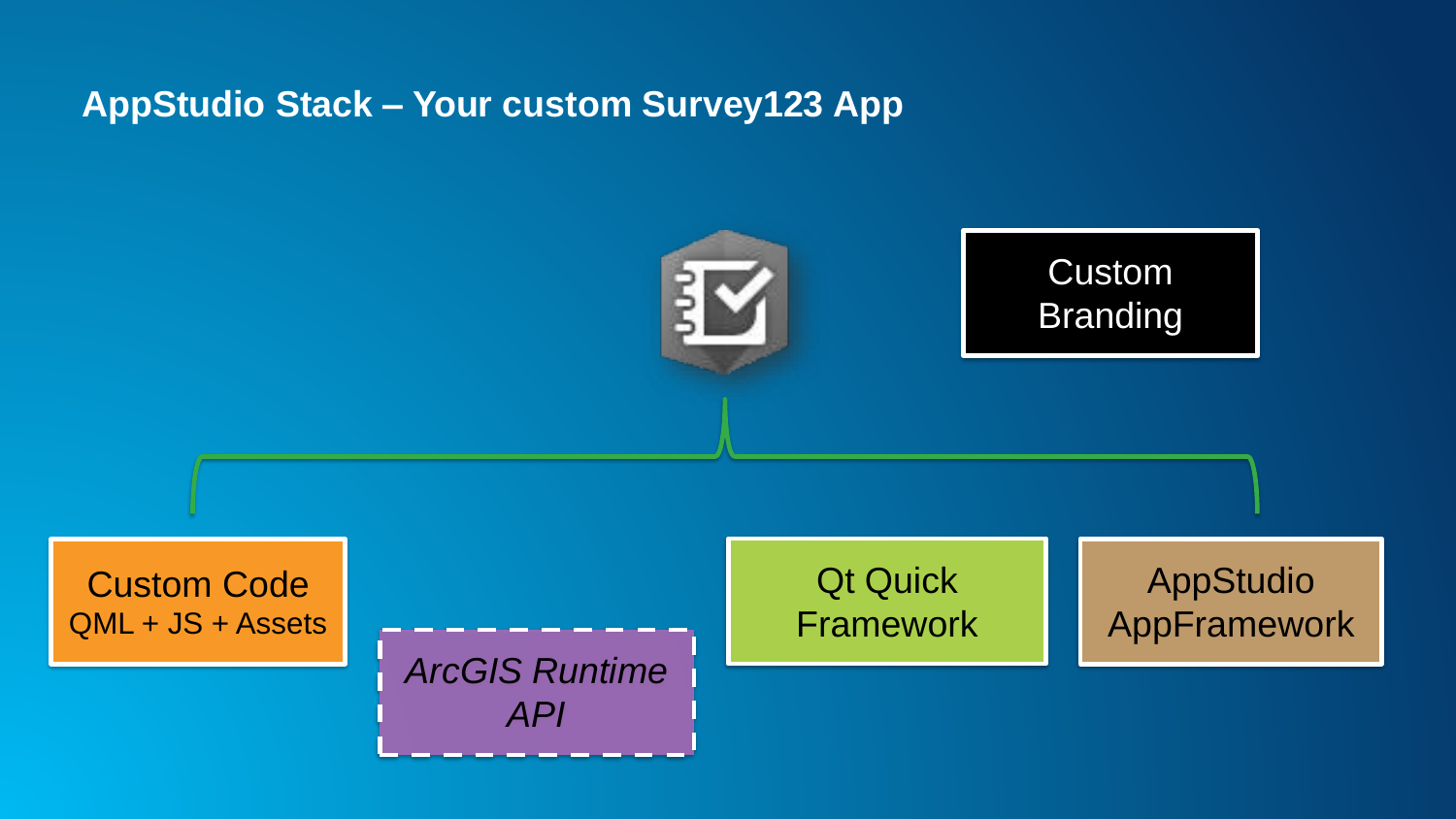### **How to get started**

- **Download AppStudio Desktop Edition (Mac, Windows or Linux)**
- **Login to your ArcGIS online organization and provision AppStudio Standard license to your account**
- **Login to AppStudio Desktop with the same account**
- **New App -> Enterprise -> Survey123**
- **Create a new app out of the Survey123 template**
- **Register your app (using a client ID)**
- **From this point onwards its just like any other AppStudio app**
	- **Player, Cloud Make, Customization, Branding etc….**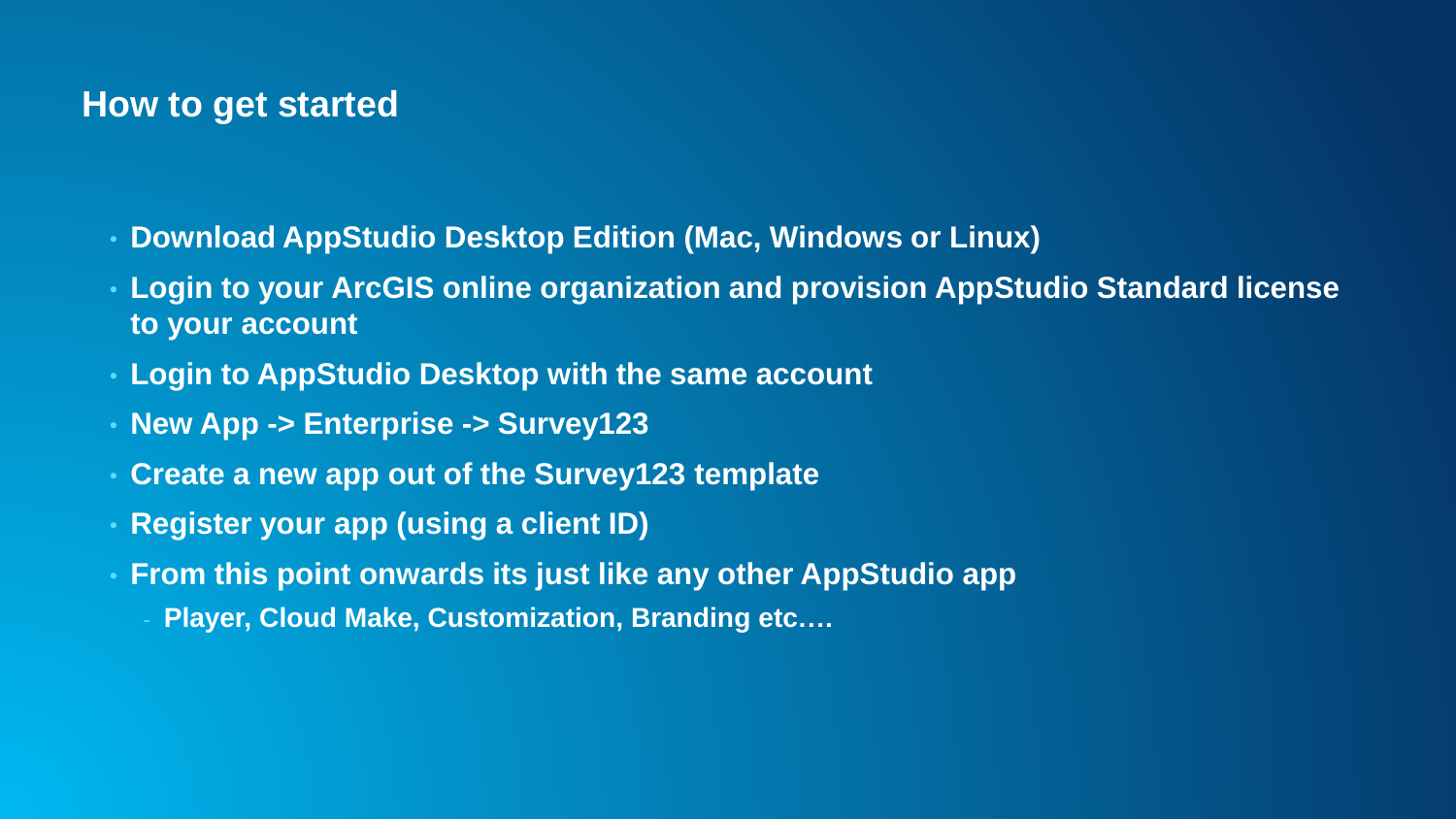## **AppStudio Licensing: Basic and Standard**

|                                                                    | <b>basic</b> | <b>standard</b> |
|--------------------------------------------------------------------|--------------|-----------------|
| Build apps with no coding, using configurable app templates        |              |                 |
| Build apps that run on Android, iOS, Windows, OS X and Linux       |              |                 |
| Convert your ArcGIS web maps into mobile apps                      | V            |                 |
| Build apps you can publish to the Apple and Google Play app stores |              |                 |
| Extend apps built using the configurable app templates             |              |                 |
| Create custom apps using your developer skills                     |              |                 |
| Distribute apps within your enterprise                             |              |                 |
| <b>Access to Enterprise templates</b>                              |              |                 |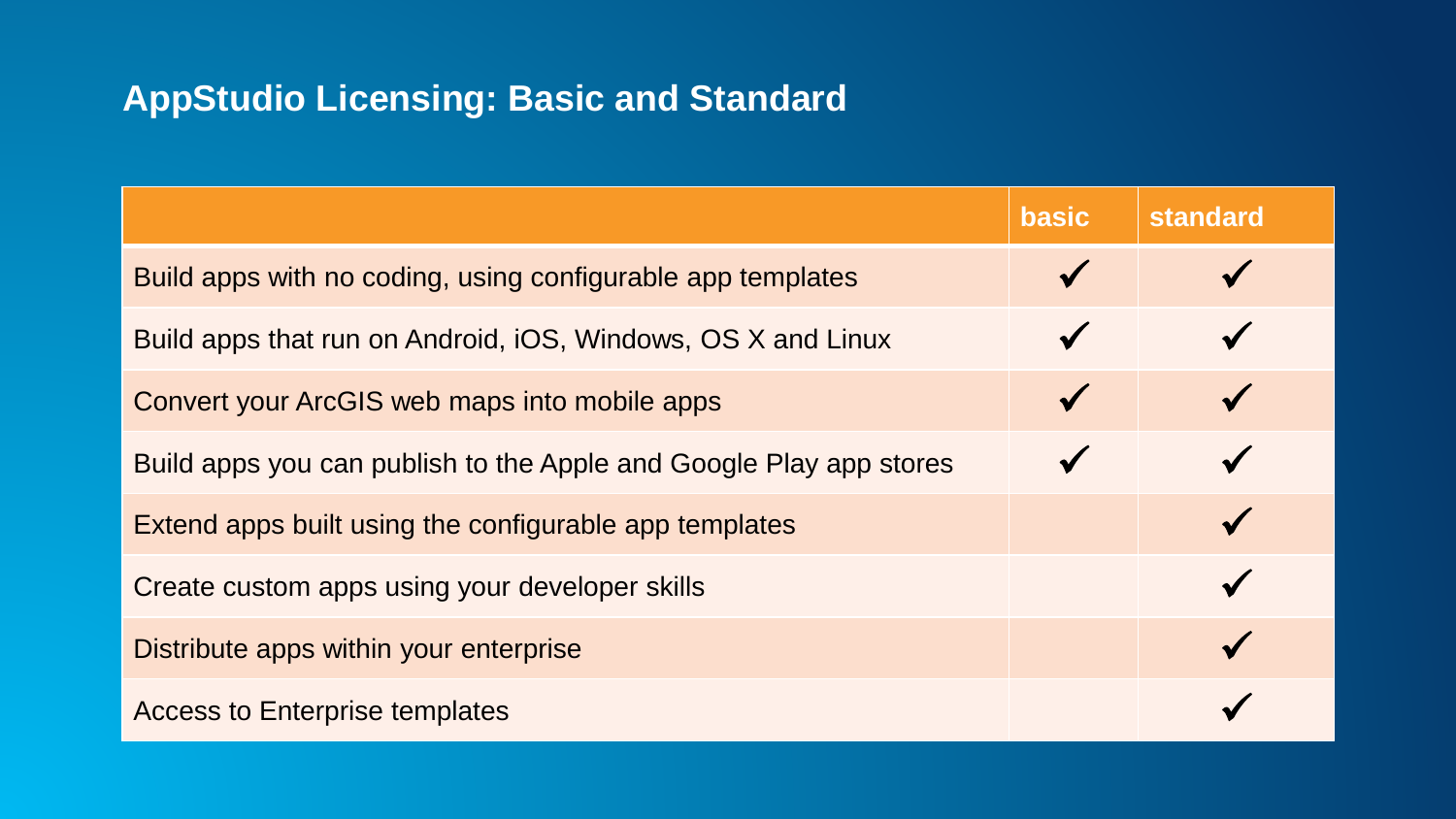## **Codebase - Entry points**

#### • **Template**

- **App UI/UX, Pages (StackView)**
- *SurveyApp.qml*
- **Portal**
	- **Authentication, Portal rest calls**
	- *Portal.qml*
- **XForms**
	- **XForms parsing and handling**
	- **Data validation and data submission**
	- **Form controls**
	- *XForm.qml*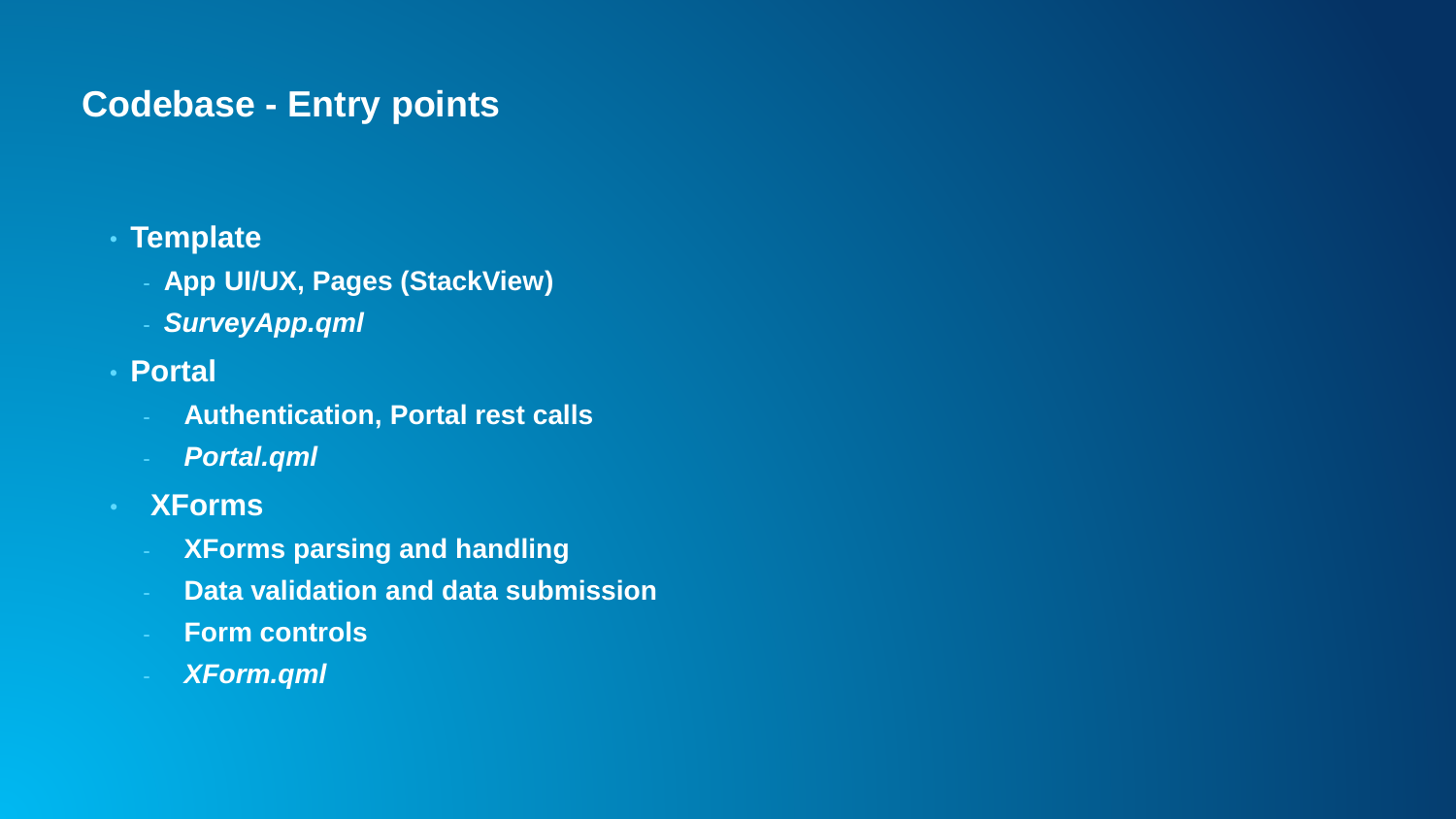## **Release cycles & Maintenance**

- **Once every 4-6 weeks for App and Connect with appropriate website refreshes**
- **Survey123 Template available in AppStudio Desktop will be refreshed (but at a lower rate than Survey123).**
	- **Release notes will be available in the help website (under What's New) to track issues and new features**
	- **Codebase not available on github and/or as git repo**
	- **\*\* Merging changes is your responsibility \*\***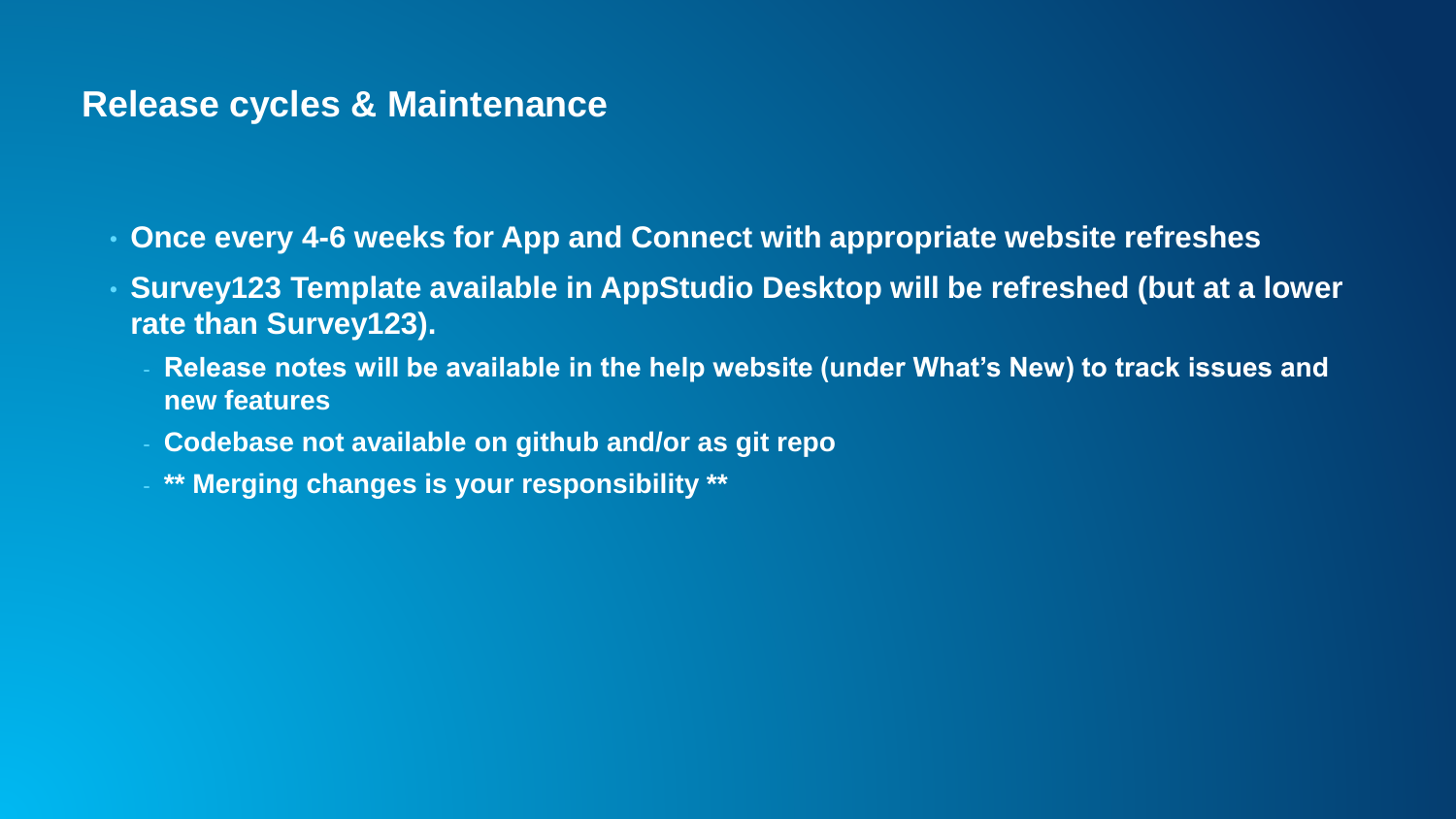## **Resources**

- **Samples from AppStudio Desktop**
- **Samples from ArcGIS Runtime for QML**
- **Samples from Github**
- **Wiki on Github**
- **Survey123 documentation**
- **Early adopters community (for Survey123 beta)**
- **Session:**

Configuring Survey123 for ArcGIS Enterprise *Demo Theater 3-Oasis 1 - 2:30 pm - 3:00 pm*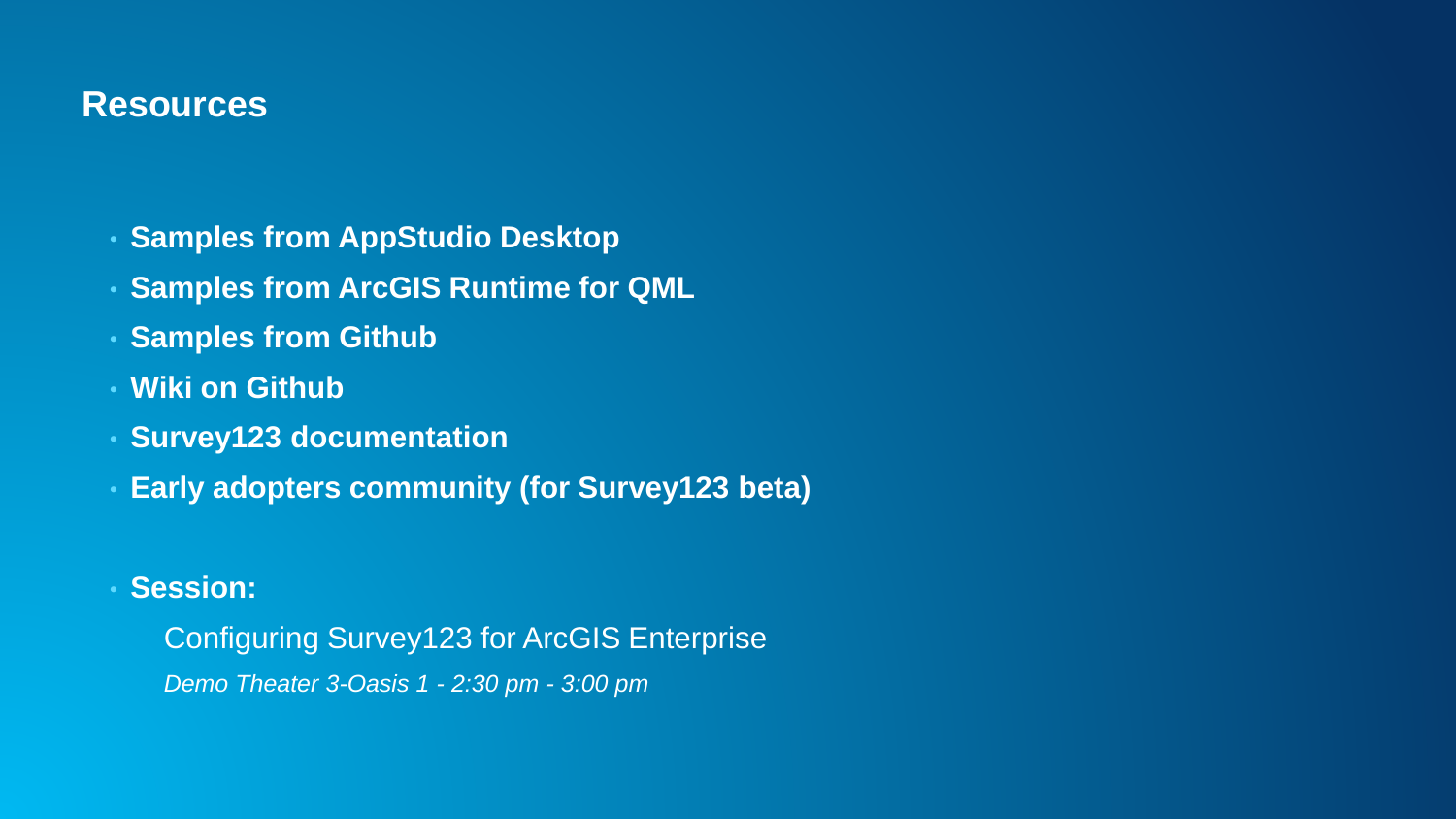

## **Configuring Survey123 for ArcGIS Enterprise**

*Demo Theater 3-Oasis 1 - 2:30 pm - 3:00 pm*